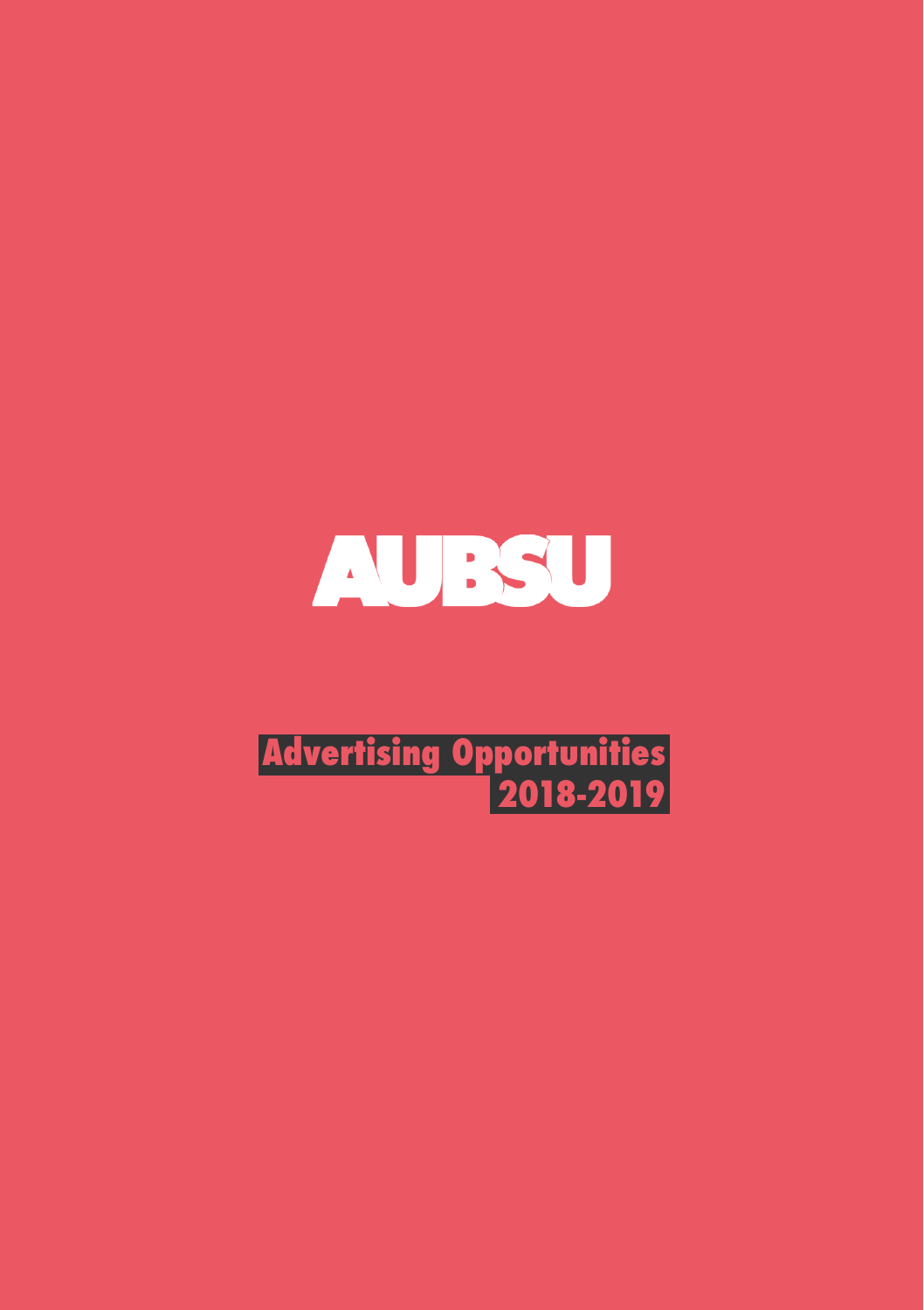AUBSU is the Students' Union at Arts University Bournemouth.

During their time at university, the majority of students engage with AUBSU, whether that's by joining us at our Freshers' Fair, signing up to a club or society, volunteering with us, or attending one of our events.

Our students are as creative and di verse as their courses, and are interest ed in a wide range of brands, products, and opportunities, and you can communicate your message to them via an exciting variety of on campus or online advertising opportunities.

#### The Numbers

3,500 students 1,000 new freshers' each year 12,000 combined social media followers 21,000 avg. monthly online reach

## Term Dates

Autumn Term: 3 Sept - 14 Dec Spring Term: 7 Jan - 9 Mar Summer Term: 23 Apr - 31 May

## Contact Us

Telephone: 01202 363345 Email: studentunion@aub.ac.uk

Emma Swanson - Digital Media Assistant Telephone: 01202 363345 Email: eswanson@aub.ac.uk

#### **Online**

Web: aubsu.co.uk Facebook: AUBSU Twitter: @AUBSU Instagram: @AUBSU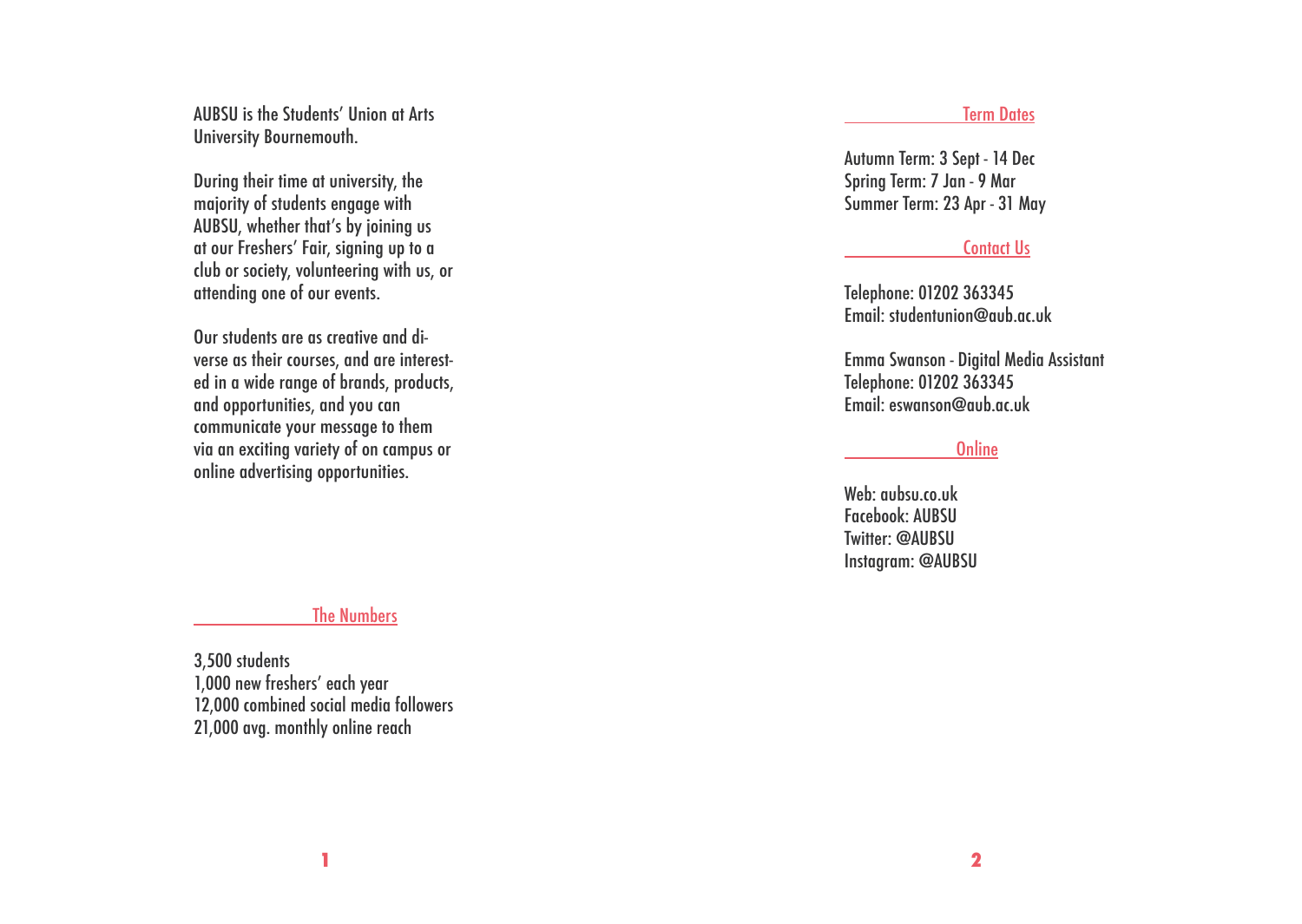## **ON CAMPUS ADVERTISING ONLINE & SOCIAL MEDIA**

## Posters/Noticeboards

Company/business 15 x A3 posters - £30/month

Event/club night 15 x A3 posters - £20/fortnight

## Campus promo stall

Promo stalls are for the promotion of events or businesses only, not for selling items.

Company/event/business £30/day

Charity (registered charities only) £5/day

## Market Day stall

Market Days occur monthly, and are an opportunity to sell items on campus alongside our students.

Company/event/business £30/day

Charity (registered charities only) £5/day

## Sliding web banner

Sliding banner on aubsu.co.uk homepage £50/month £120/term

## Block web advert

Block advert on aubsu.co.uk homepage £30/month £75/term £200/year

## Social media advert

Facebook post £50

Twitter x 3 posts £35

Instagram price available upon discussion

As an arts university we are strict about our visual branding and tone of voice, and will have final say on the artwork and wording of any advert going out online. We also require at least a month's notice so we can fit you into our social media schedule.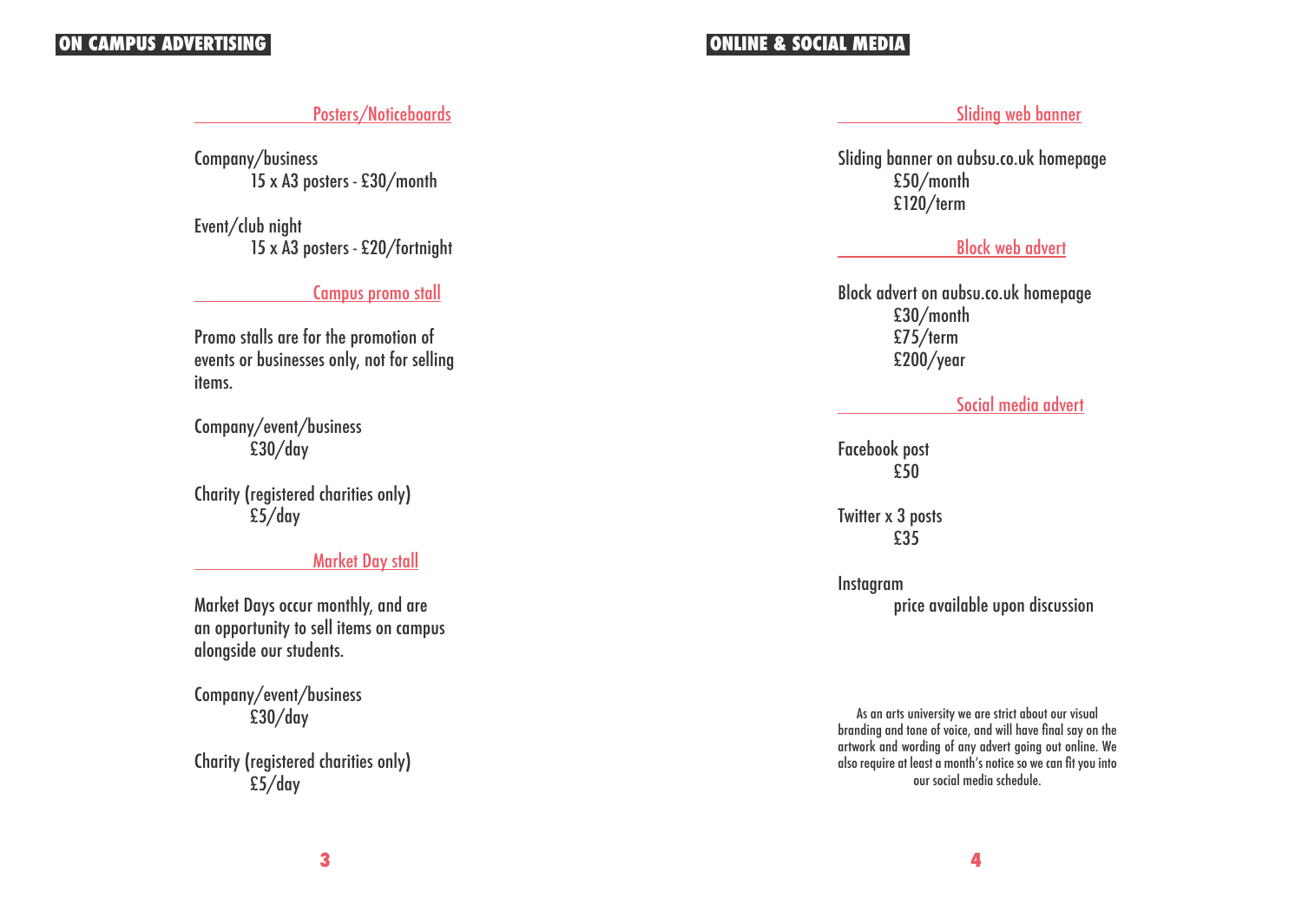## **FRESHERS'**

## Freshers' Fair

Premium table (in main marquee) £180

Standard table (in a fringe marquee) £100

Charity table (registered charities only) £20

Music table (limited number available) £300

## Freshers' Bags

Promotional item in 1,500 bags £75

Promotional flyer in 1,500 bags £100

## Freshers' Guide

Half-page advert in 1,500 guides £75

Full-page advert in 1,500 guides £150